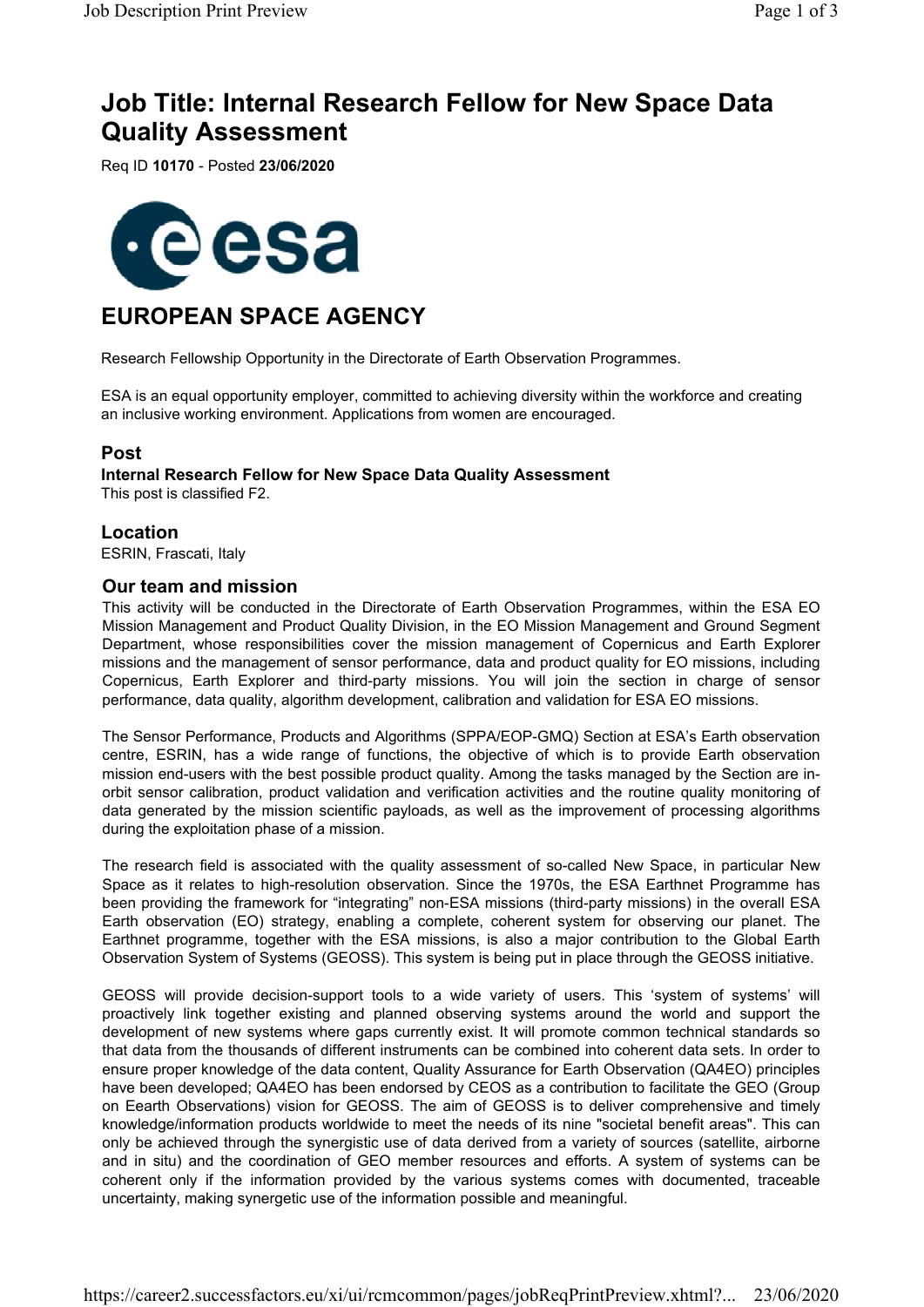Some of these new missions are potential candidates for third-party or contributing missions. As EO system architect in Europe, ESA assesses the quality and suitability of these missions in anticipation of their launch or by using the first data sets produced by the new missions. In particular, the aspects related to quality in general – data content, calibration, validation and characterisation – which is a major component of the system, needs to be carefully assessed, following QA4EO guidelines.

Candidates interested are encouraged to visit the ESA website: www.esa.int

#### **Field(s) of activities/research**

You will be in charge of developing procedures, methods and tools to assess, in a coordinated manner, the various data sets. You will further develop the Maturity Matrix concept by proposing/developing standardised criteria for quality assessment. In addition, the growing availability of missions/products together with the diversity of applications and users has led to the concept of Analysis-Ready Data. You will develop a specific approach for developing and assessing Analysis-Ready Data maturity from various data sets and data sources. You will also propose/develop approaches for fostering the synergetic use of various data sets, including harmonisation in terms of algorithms and characterisation (knowledge of uncertainties associated with measurement/retrieval).

You will be involved in the following activities:

- reviewing the calibration, validation and quality reports from various high-resolution missions in optical and SAR domains;
- developing approaches/methods/criteria for assessing the quality of high-resolution products in optical and SAR domains;
- developing a Quality Maturity Matrix for various data sets in optical and SAR domains, based on standardised criteria;
- developing the concept of Analysis-Ready Data, in particular for high-resolution (spatial) data sets in optical and SAR domains;
- developing procedures/methods to assess Analysis-Ready Data maturity;
- proposing innovation in the area of EO product algorithm development, calibration and validation, through a collaborative framework with remote-sensing scientists, aiming to introduce more flexibility into the ESA services to EO users;
- continuously assessing evolving user requirements regarding ESA EO optical missions in terms of data quality, calibration and validation, exploring potential synergies with missions under EOP-G responsibility;
- fostering the ESA stra4egy and innovat)on in terms of algorithms, calibration and validation of ESA EO optical and SAR data products, including harmonisation and standardisation with European, international scientific partners.

#### **Technical competencies**

Knowledge relevant to the field of research Research/publication record Ability to conduct research autonomously Breadth of exposure coming from past and/or current research/activities General interest in space and space research Ability to gather and share relevant information

#### **Behavioural competencies**

**Communication** Problem Solving Relationship Management Innovation & Creativity Continuous Learning Self Motivation Cross-Cultural Sensitivity